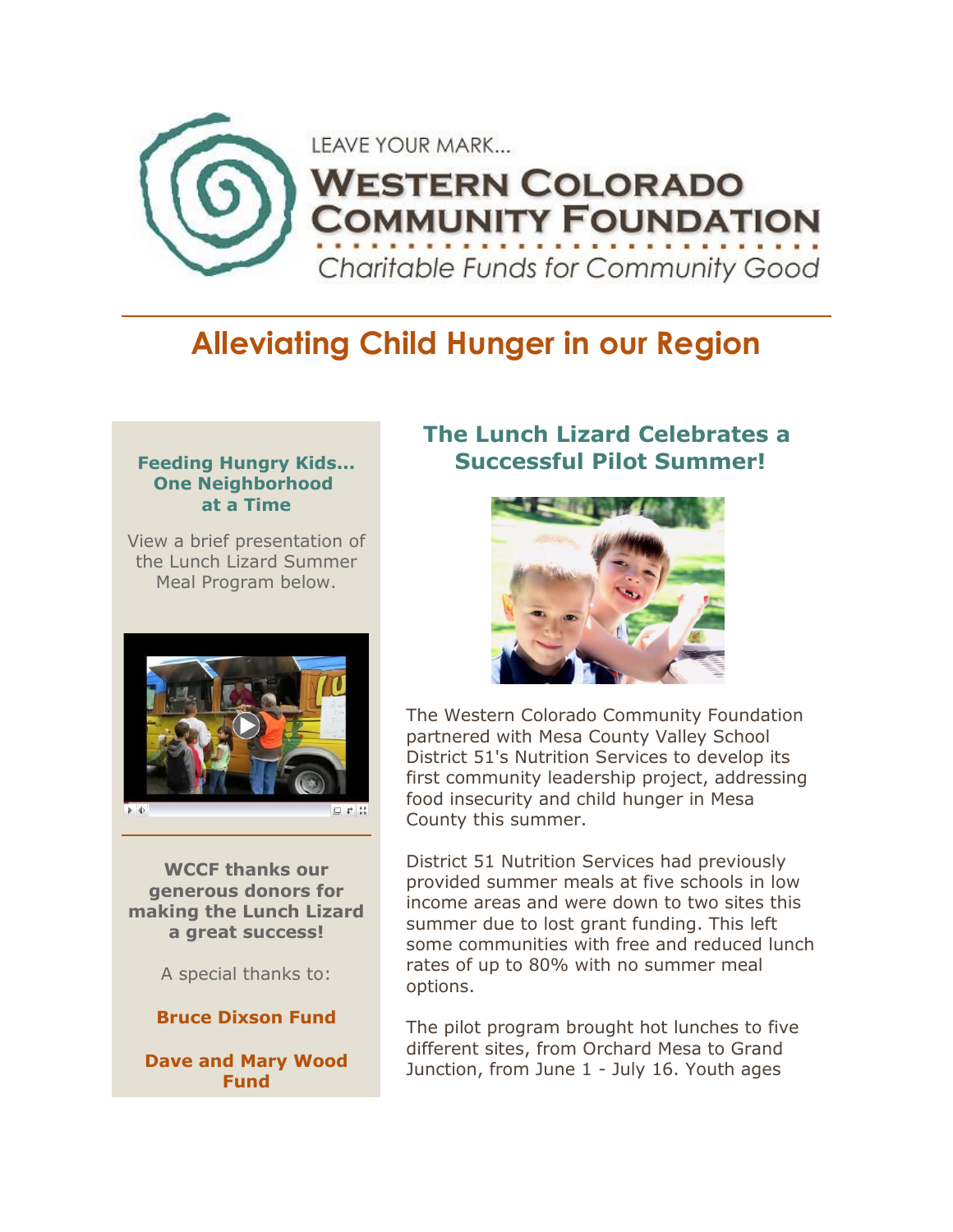

#### **Hunger Alliance of Mesa County featured through Colorado Nonprofit Association**

Last year, various food providers in Mesa County, from food pantries to soup kitchens to meal delivery programs, came together to talk about hunger needs and gaps in services in the Grand Valley. This group of about 40 organizations and agencies has come to be known as the Hunger Alliance of Mesa County and is meeting on a quarterly basis. WCCF is proud to be a part of a community where collaboration among organizations is the norm.

For more information on the Hunger Alliance and hunger in Mesa County, please se[eAnne Wenzel's article](http://files.ctctcdn.com/cf78f59c001/37db1d43-fa41-4788-9314-474adbed88ce.pdf) in the Colorado Nonprofit Association's newsletter.

**Listening Tour coming to Garfield County** *August 31*

#### 0-18 enjoyed a nutritious meal from the food truck. **WCCF is ecstatic to report that the Lunch Lizard provided over 4,000 meals in its first summer!**

The Lunch Lizard would not have been possible without District 51 Nutrition Services Director Dan Sharp as an entrepreneurial partner who mobilized staff and resources to implement a sustainable model for our community. The food, kitchen prep and two staff for the truck were covered through the USDA Summer Food Service Program which reimbursed the District for hot, nutritious meals made at Chipeta Elementary and delivered to low income areas. The food truck will be utilized during the school year to bring hot meals to alternative schools that do not have kitchens, including R-5, The Opportunity Center and Valley School West.

School principals helped identify where kids spend their time in the summer and recruited volunteers, or "neighborhood liaisons", at each site to help spread the word about the Lunch Lizard within their community. Mesa County AmeriCorps volunteers were integral to the pilot, ensuring that day-to-day delivery of food went smoothly. Community organizations including [Kids Aid,](http://kidsaidcolorado.org/) [Marillac Clinic](https://marillacclinic.org/en) and Mesa County also supported the pilot - **Kids Aid disbursed 780 bags of food through the Lunch Lizard!**

Partnering with the [Western Slope Food Bank](http://www.foodbankrockies.org/western-slope/western-slope-home/)  [of the Rockies,](http://www.foodbankrockies.org/western-slope/western-slope-home/) an integrated flyer and map were created to better inform the community of where children could access free meals this summer.

Various WCCF donors provided the grant funding to purchase, retrofit and wrap the truck to be welcoming and kid friendly. WCCF also thanks [Rocky Mountain Health Plans](http://www.rmhp.org/about-rmhp/community-involvement/rmhp-foundation)  [Foundation](http://www.rmhp.org/about-rmhp/community-involvement/rmhp-foundation) and [Share our Strength/Arby's](http://www.nokidhungry.org/core-partner/22)  [Foundation](http://www.nokidhungry.org/core-partner/22) for their generous support of the Lunch Lizard project.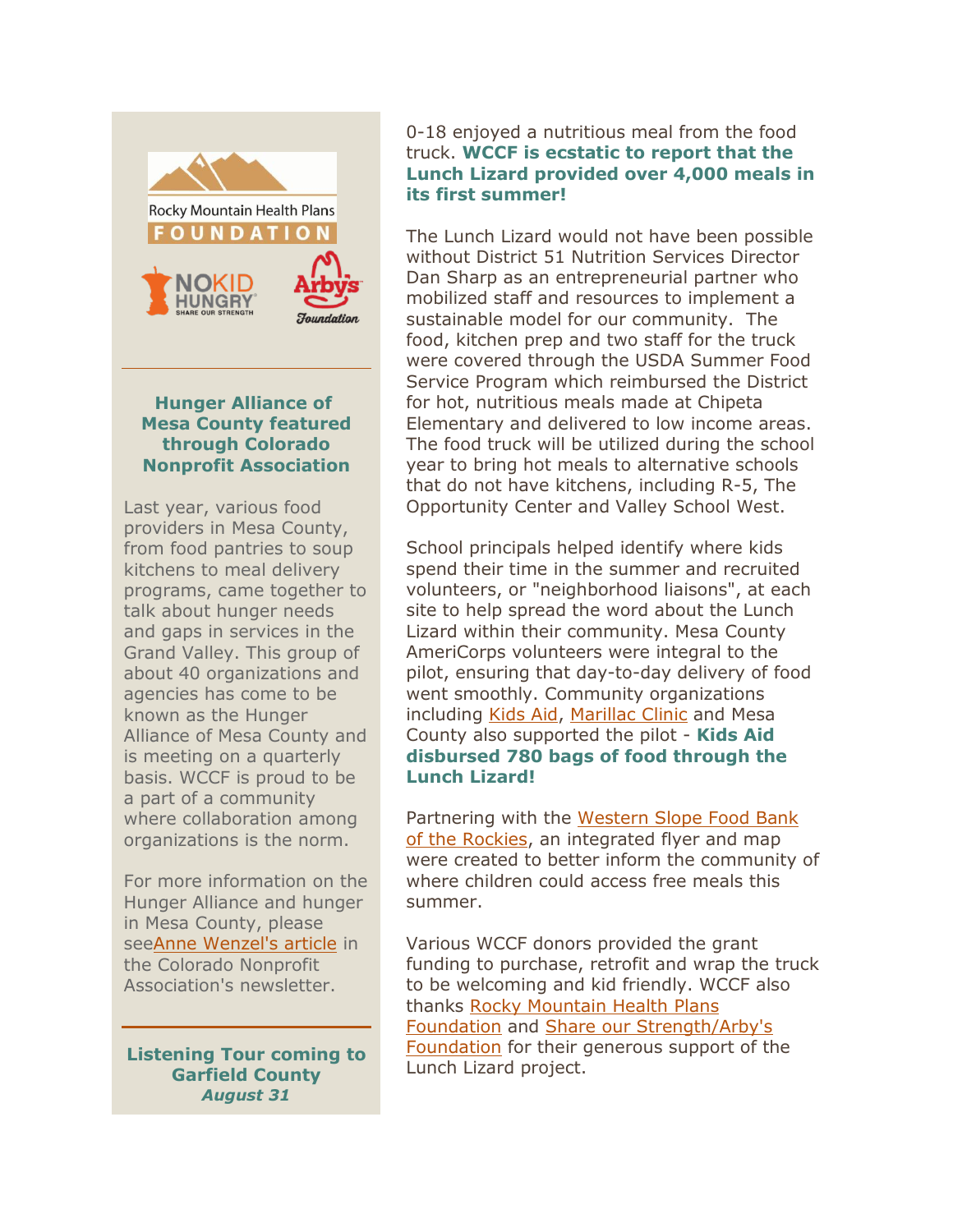The Colorado Department of Human Services (CDHS) will host a listening tour in Glenwood Springs, along with 8 other counties this August. If you would like to participate and raise the profile of hunger in your community, please consider attending the event.

For more information and to RSVP, please click the following to learn more about the [CDHS Hunger](http://files.ctctcdn.com/cf78f59c001/df421ef5-0c55-4533-8052-8953745bdda9.pdf)  [Listening Tour.](http://files.ctctcdn.com/cf78f59c001/df421ef5-0c55-4533-8052-8953745bdda9.pdf)

#### **A Special Thank You to our Community Partners**



Many components went into launching the Lunch Lizard and we would like to extend a special thank you to community volunteers from AmeriCorps and Kids Aid in making sure kids received adequate nutrition this summer. In Colorado, 1 in 7 people struggle with having enough food to meet their basic needs. Studies show that when children receive nutritious meals, they are more ready to start school off on the right foot and better able to engage in the classroom. We know that

The need is clear, community support has been tremendous and WCCF is looking to expand sites in Mesa County with a second route next summer. We are also guiding and supporting other counties we work in who are asking for assistance to launch similar programs.

Donor support, partners and grant funding are all welcome to help us expand and bring meals to youth next summer!



## **Save the Date!** Hunger Free Colorado's



### **September 29, 2015**

One in seven Coloradans are not always sure when or where they will get their next meal[.Hunger Free Colorado](http://www.hungerfreecolorado.org/) strives to diminish such statistics and is one of the state's leaders working to make sure that every Coloradan has access to the food they need to thrive.

The Summit will be held in Denver and include nonprofit organizations, educators, faith community leaders, government representatives, foundation and corporate